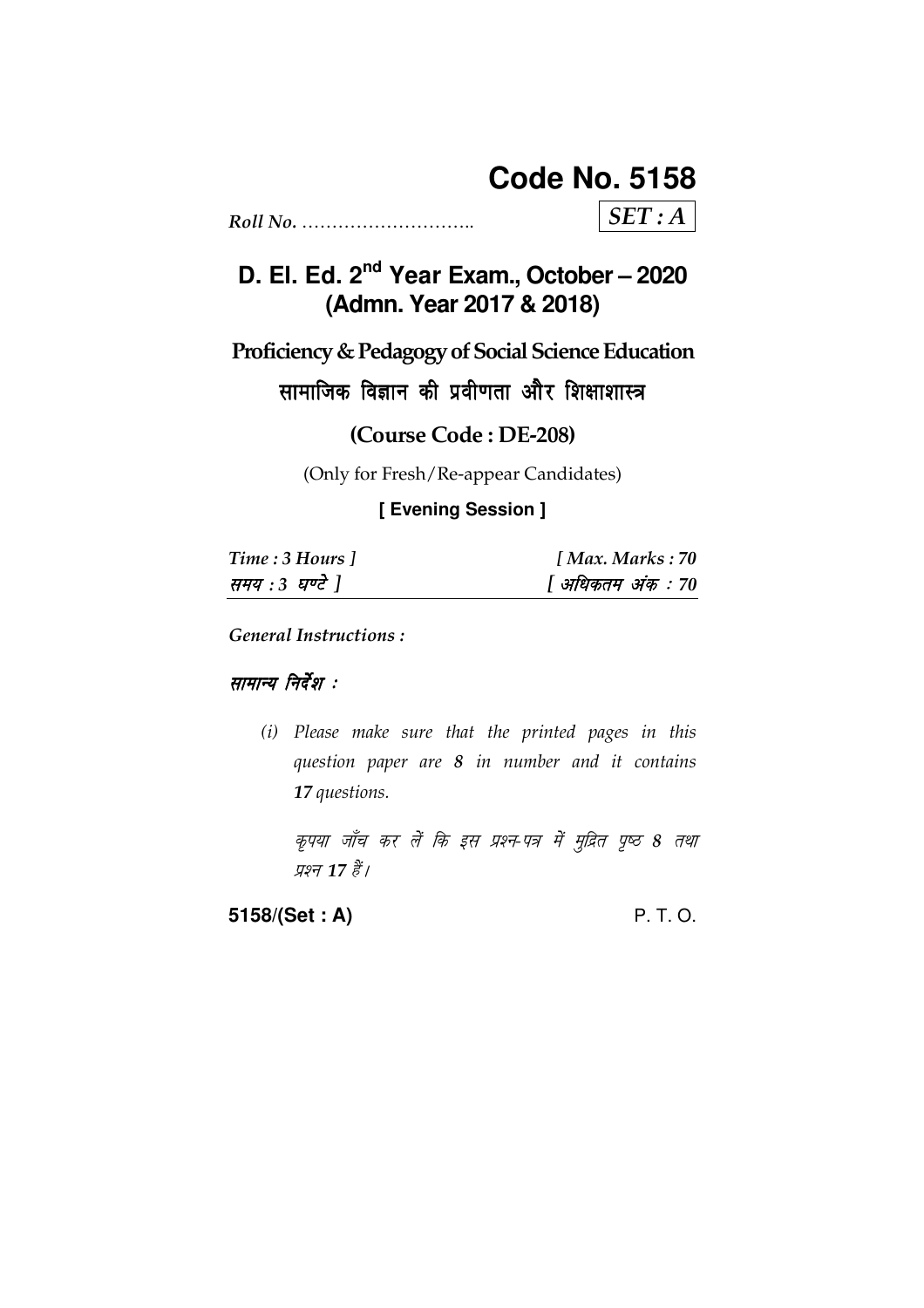(ii) The Code No. and Set on the right side of the question paper should be written by the candidate on the front page of the answer-book.

प्रश्न-पत्र में दाहिने हाथ की ओर दिये गये **कोड नम्बर** तथा **सेट** को छात्र उत्तर-पुस्तिका के मुख्य-पृष्ठ पर लिखें।

(iii) Before beginning to answer a question, its Serial Number must be written.

कृपया प्रश्न का उत्तर लिखना शुरू करने से पहले, प्रश्न का क्रमांक अवश्य लिखें।

(iv) Don't leave blank page/pages in your answer-book.

उत्तर-पुस्तिका के बीच में खाली पन्ना/पन्ने न छोड़ें।

(v) Except answer-book, no extra sheet will be given. Write to the point and do not strike the written answer.

उत्तर-पुस्तिका के अतिरिक्त कोई अन्य शीट नहीं मिलेगी। अतः आवश्यकतानुसार ही लिखें और लिखा उत्तर न काटें।

(vi) Candidates must write their Roll Number on the question paper.

परीक्षार्थी अपना रोल नं० प्रश्न-पत्र पर अवश्य लिखें।

5158/(Set: A)  $(2)$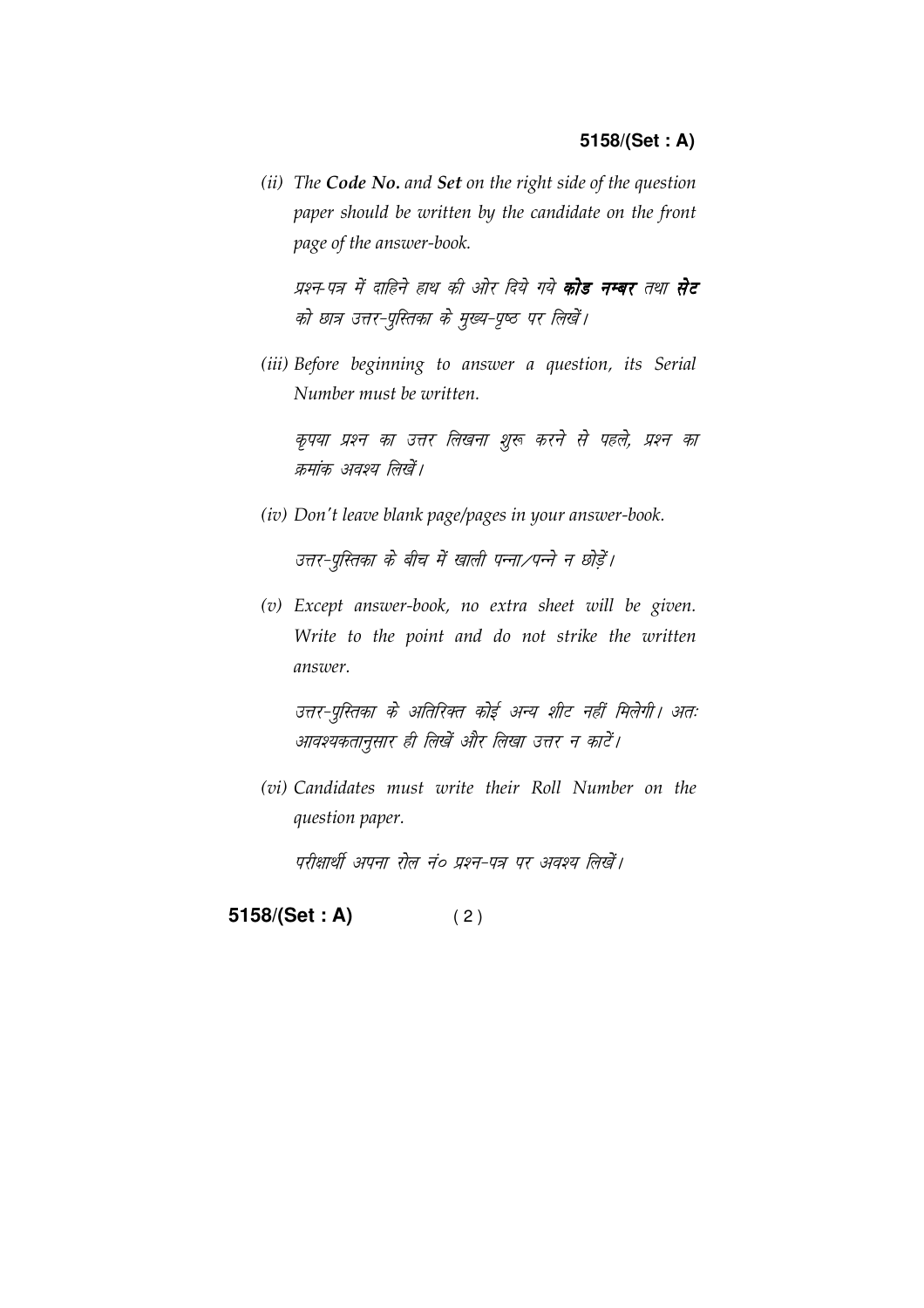(vii) Before answering the questions, ensure that you have been supplied the correct and complete question paper, no claim in this regard, will be entertained after examination.

कृपया प्रश्नों का उत्तर देने से पूर्व सुनिश्चित कर लें कि प्रश्न-पत्र पूर्ण व सही है, **परीक्षा के उपरान्त इस सम्बन्ध में कोई दावा** स्वीकार नहीं किया जायेगा।

(viii) All questions are compulsory.

सभी प्रश्न अनिवार्य हैं।

 $(ix)$  Answer the questions of Section - A in about 50 words each. Each question carries 2 marks.

खण्ड - अ के प्रत्येक प्रश्न का उत्तर लगभग 50 शब्दों में दीजिए। प्रत्येक प्रश्न के 2 अंक हैं।

 $(x)$  Answer the questions of **Section - B** in about 100 words each. Each question carries 5 marks.

खण्ड - ब के प्रत्येक प्रश्न का उत्तर लगभग 100 शब्दों में दीजिए। प्रत्येक प्रश्न के 5 अंक हैं।

 $(xi)$  Answer the questions of Section - C in about 200 words each. Each question carries 8 marks.

खण्ड - स के प्रत्येक प्रश्न का उत्तर लगभग 200 शब्दों में दीजिए। प्रत्येक प्रश्न के 8 अंक हैं।

**5158/(Set : A)** ( 3 ) P. T. O.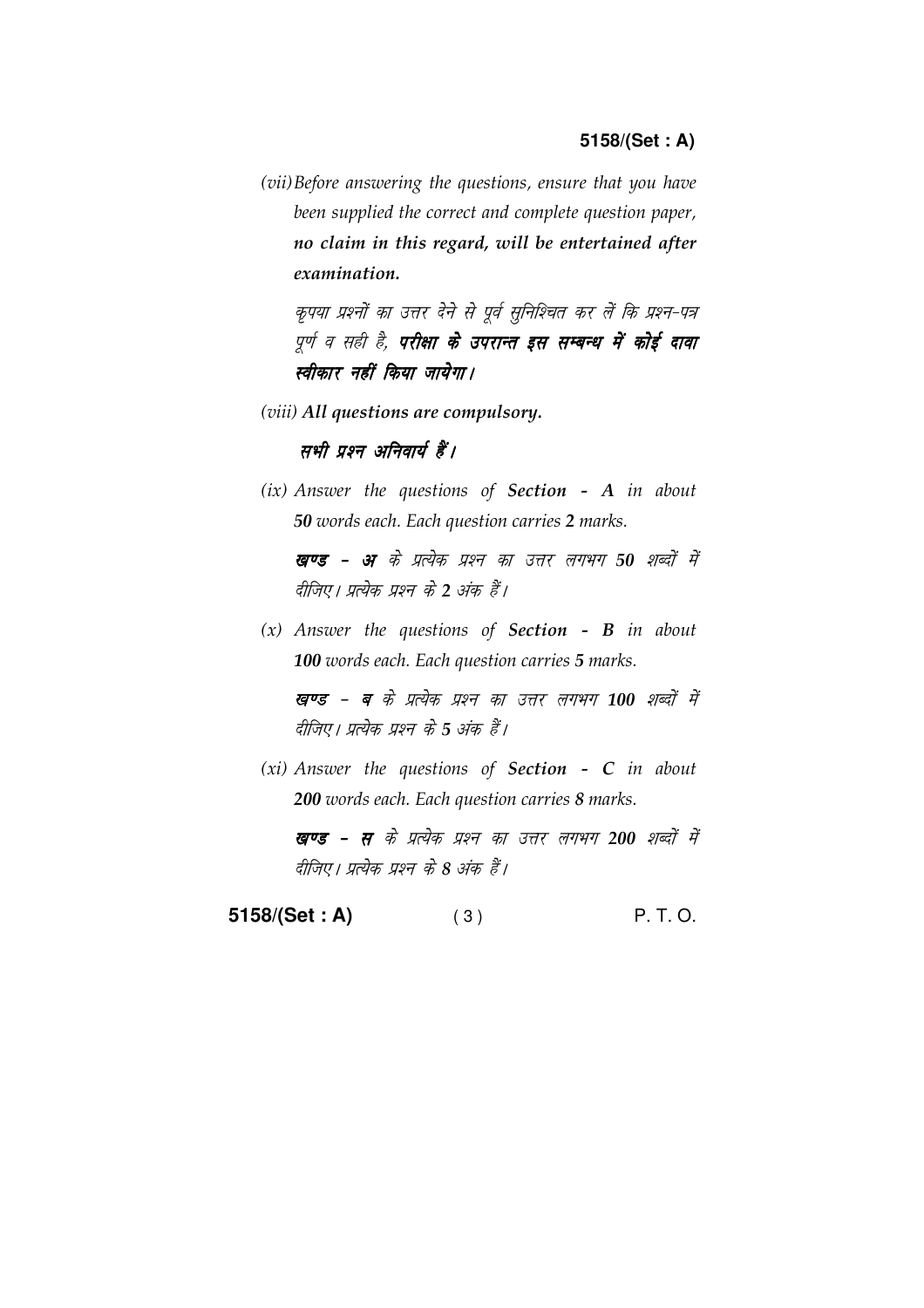## **SECTION – A**

# खण्ड - अ

| <b>1.</b> Define Social Studies.            | 2            |
|---------------------------------------------|--------------|
| सामाजिक अध्ययन को परिभाषित कीजिए।           |              |
| 2. Define Civics.                           | $\mathbf{2}$ |
| नागरिकशास्त्र को परिभाषित कीजिए।            |              |
| <b>3.</b> What is the meaning of change?    | 2            |
| परिवर्तन से आपका क्या अभिप्राय है ?         |              |
| 4. What do you understand by Social Change? | $\mathbf{2}$ |
| सामाजिक परिवर्तन से आप क्या समझते हैं ?     |              |
| <b>5.</b> Describe the Race or Ethnicity.   | 2            |
| प्रजाति अथवा नृवंशायता का वर्णन कीजिए।      |              |
| 5158/(Set: A)<br>(4)                        |              |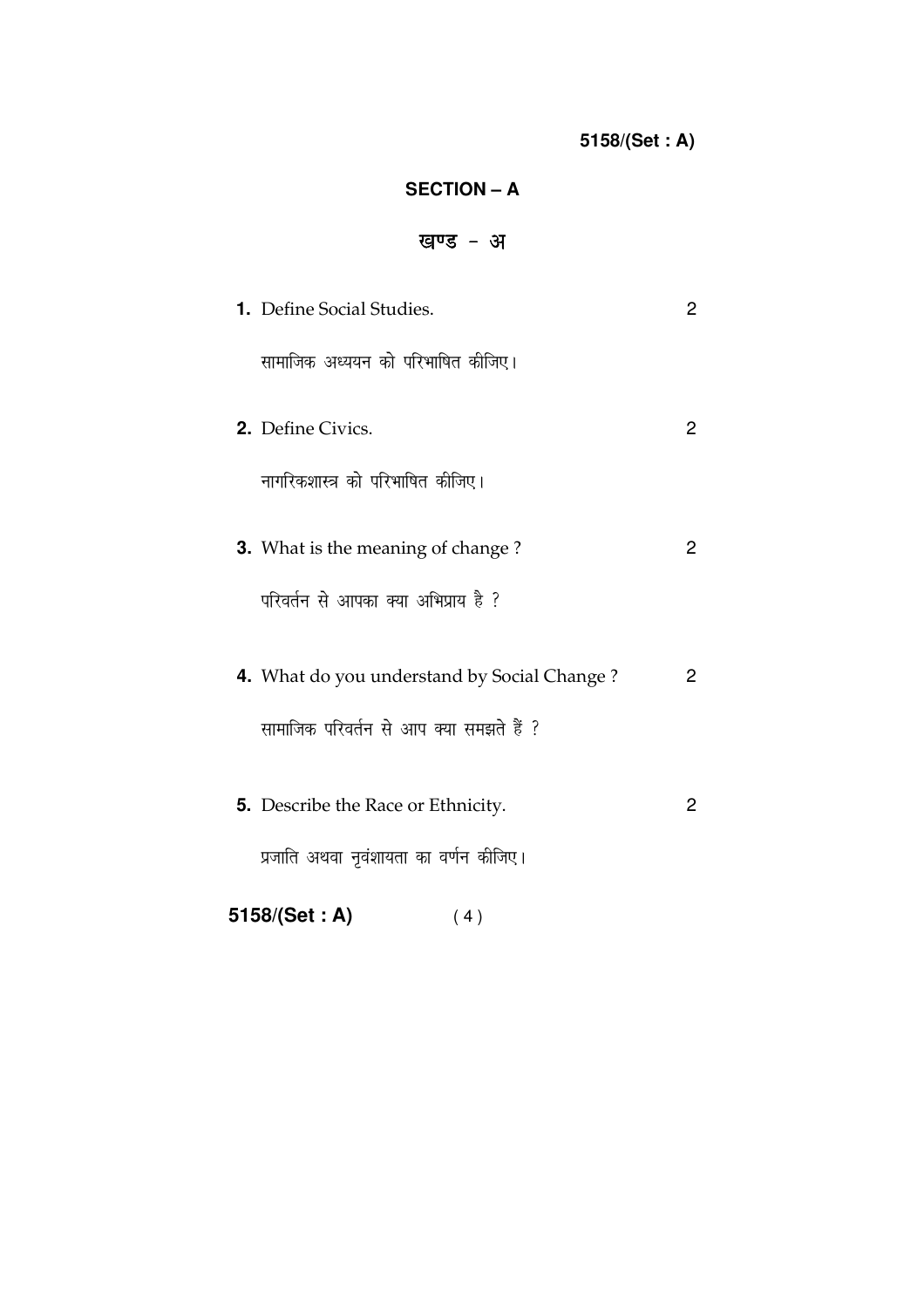| <b>6.</b> What is the meaning of Cognition? |  |
|---------------------------------------------|--|
| संज्ञान का क्या अर्थ है ?                   |  |

7. Describe the discovery method in Environmental/ Social Studies.  $\overline{2}$ पर्यावरण/सामाजिक अध्ययन में खोज विधि की व्याख्या कीजिए।

#### **SECTION - B**

#### खण्ड - ब

|                 | <b>8.</b> Describe the difference between Social Science and |  |  |
|-----------------|--------------------------------------------------------------|--|--|
| Social Studies. |                                                              |  |  |
|                 | सामाजिक अध्ययन तथा सामाजिक विज्ञान में अन्तर का वर्णन कीजिए। |  |  |

- 9. Explain the nature and features of Political Elite.  $-5$ राजनीतिक अभिजन वर्ग की प्रकृति एवं विशेषताओं की व्याख्या कीजिए।
- 10. Describe the experiences and perspectives of Marginalized Groups. 5
- 5158/(Set: A) P. T. O.  $(5)$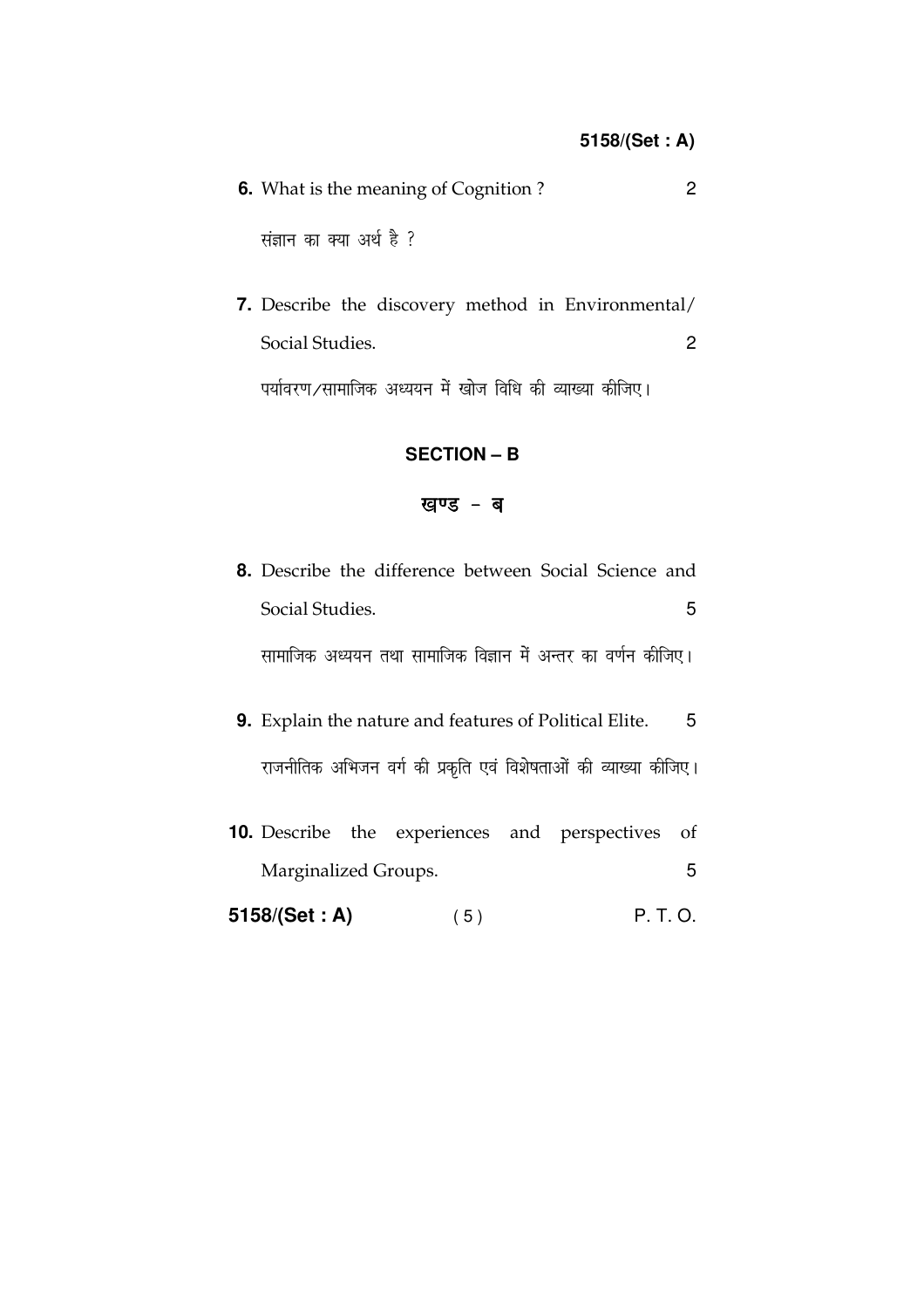#### 5158/(Set: A)

भारतीय समाज के सीमान्त वर्गों के अनुभव तथा परिप्रेक्ष्य का वर्णन कीजिए।

- 11. Describe the different sources of Knowledge.  $5\phantom{.0}$ ज्ञान के विभिन्न स्रोतों का वर्णन कीजिए।
- 12. Describe the utility or importance of Piaget's Cognitive theory for Nursery and Primary school 5 teachers. पियाजे के संज्ञानात्मक सिद्धान्त की नर्सरी तथा प्राथमिक स्कूलों के अध्यापकों के लिए उपयोगिता या महत्त्व का वर्णन कीजिए।
- 13. Describe the sources, maintenance and collection of Audio-Visual Aids. 5 दृश्य-श्रव्य सामग्री की प्राप्ति, रख-रखाव तथा संग्रह का वर्णन कीजिए।
- 14. Describe the essential things for preparation of charts.

5

चार्ट निर्माण की तैयारी हेतु आवश्यक बातों का वर्णन कीजिए।

5158/(Set: A)  $(6)$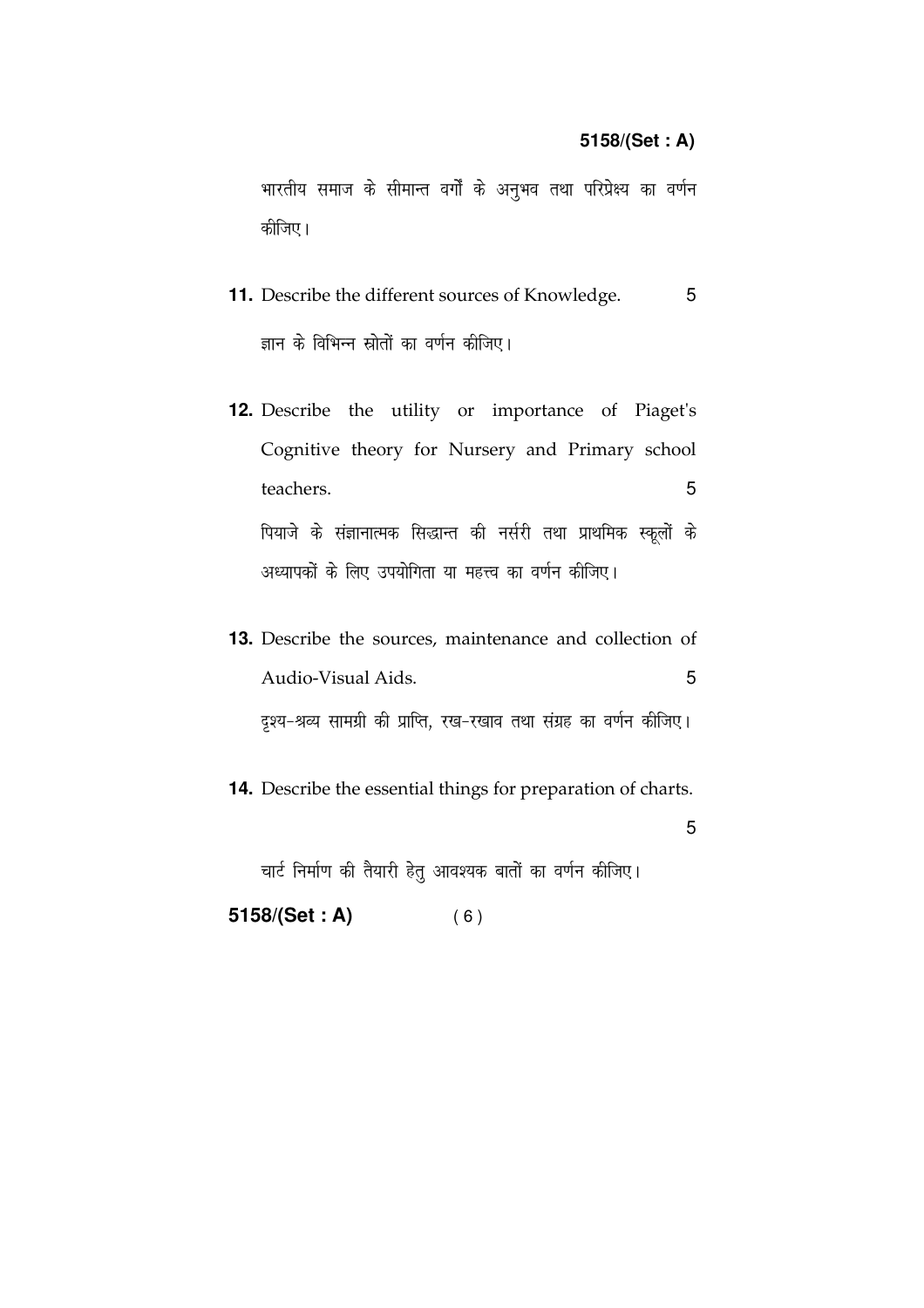| <b>15.</b> Describe the steps of project method. |  |
|--------------------------------------------------|--|
|                                                  |  |

योजना पद्धति के सोपान का वर्णन कीजिए।

### **SECTION – C**

### खण्ड - स

**16.** Discuss the characteristics and nature of discussion method. 8

वाद-विवाद विधि की विशेषताओं एवं प्रकृति का वर्णन कीजिए।

#### **OR**

#### अथवा

Describe the various types of case study method.

व्यक्तिवृत अध्ययन विधि के विभिन्न प्रकारों का वर्णन कीजिए।

**17.** Describe the importance characteristics of good picture. 8

एक अच्छे चित्र के आवश्यक गुणों का वर्णन कीजिए।

**5158/(Set : A)** (7) P. T. O.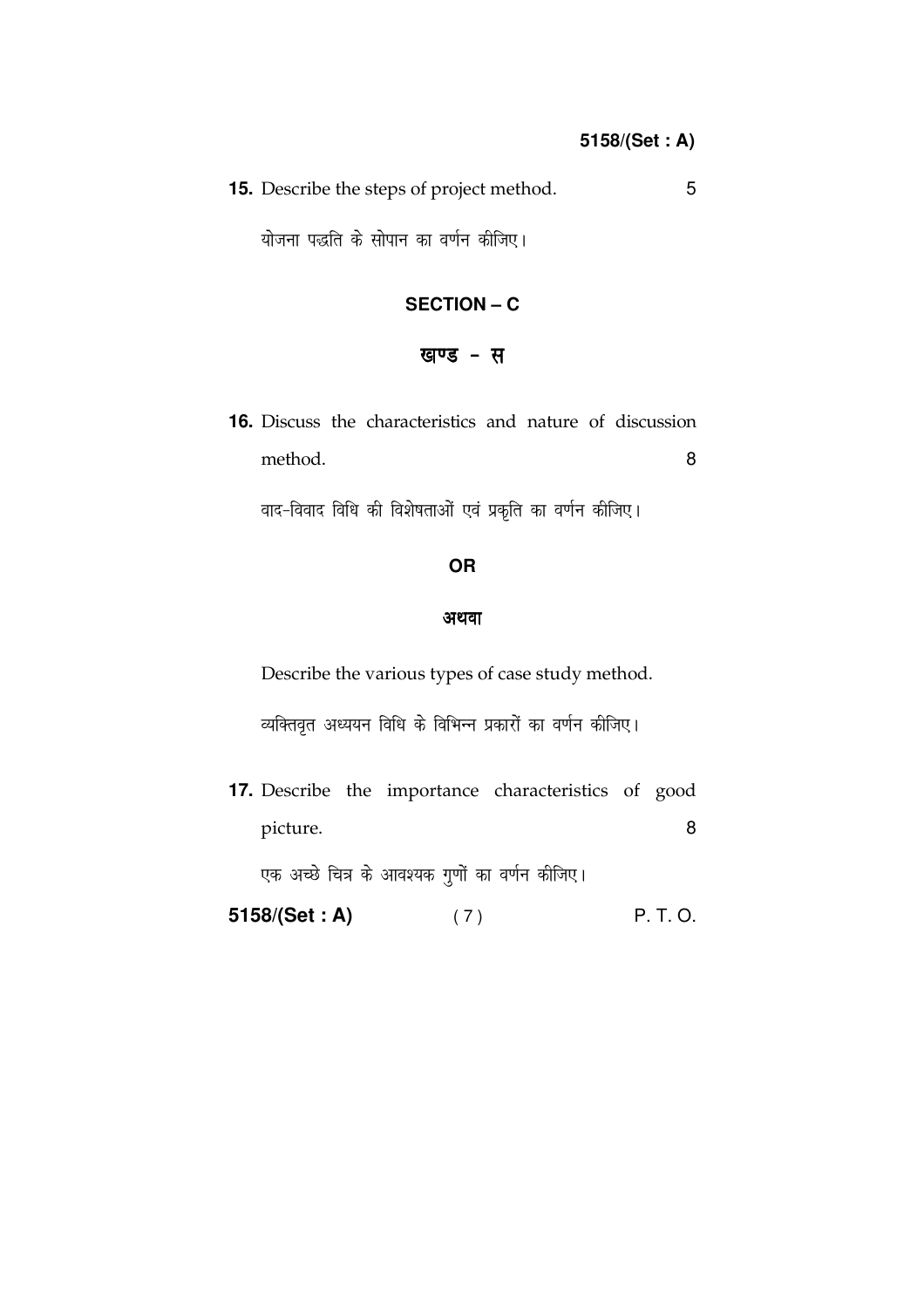## **OR**

### अथवा

Discuss the various types of Prejudices.

पूर्वाग्रहों के विभिन्न प्रकारों का वर्णन कीजिए।

5158/(Set: A)  $(8)$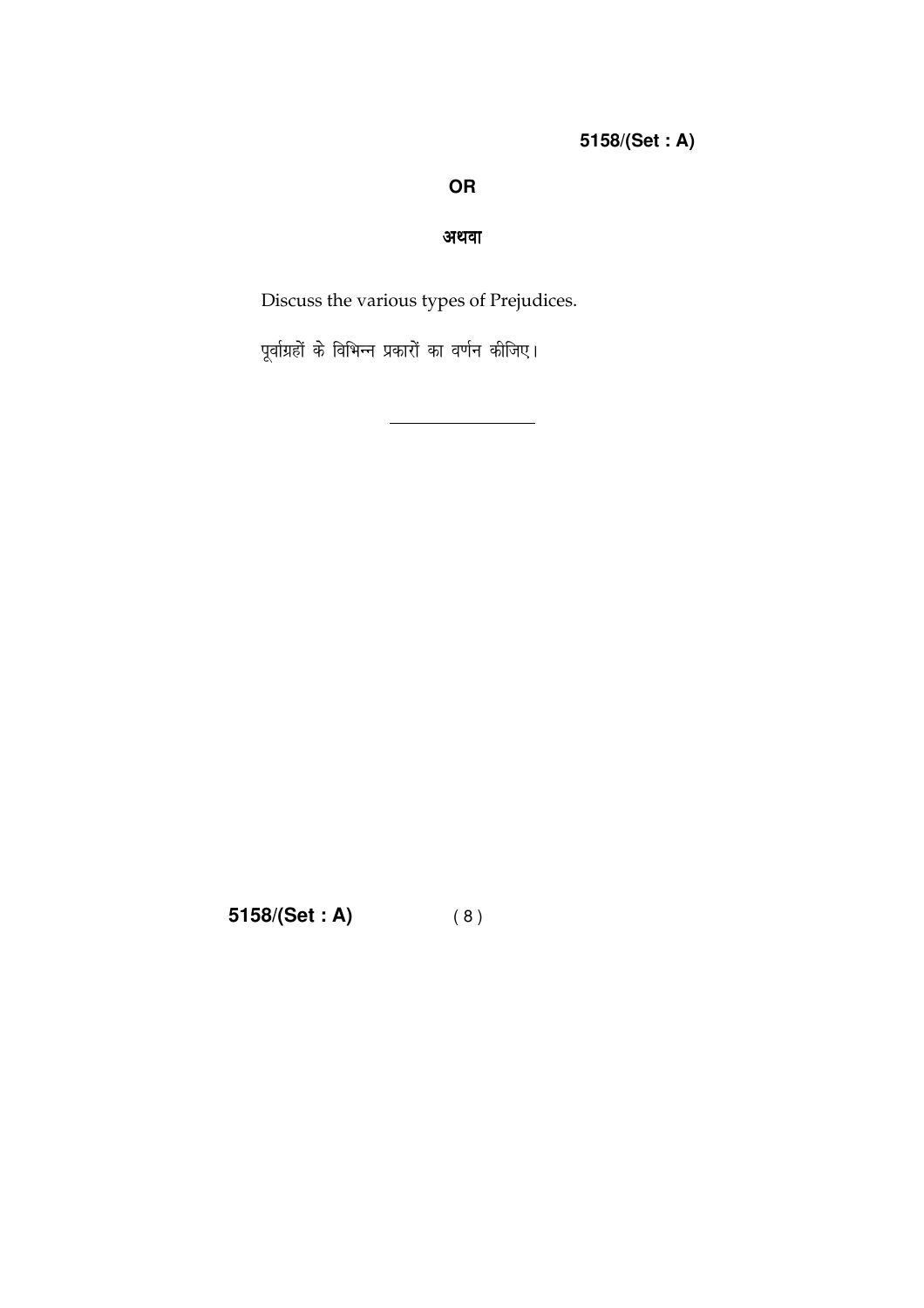# **Code No. 5158**

 $SET: C$ 

# D. El. Ed. 2<sup>nd</sup> Year Exam., October - 2020 (Admn. Year 2017 & 2018)

Proficiency & Pedagogy of Social Science Education

सामाजिक विज्ञान की प्रवीणता और शिक्षाशास्त्र

(Course Code: DE-208)

(Only for Fresh/Re-appear Candidates)

[ Evening Session ]

| Time: 3 Hours 1 | [Max. Marks: 70   |
|-----------------|-------------------|
| समय : 3 घण्टे ] | [ अधिकतम अंक : 70 |

**General Instructions:** 

सामान्य निर्देश :

(i) Please make sure that the printed pages in this question paper are 8 in number and it contains 17 questions.

कृपया जाँच कर लें कि इस प्रश्न-पत्र में मुद्रित पृष्ठ 8 तथा प्रश्न 17 हैं।

5158/(Set: C)

P. T. O.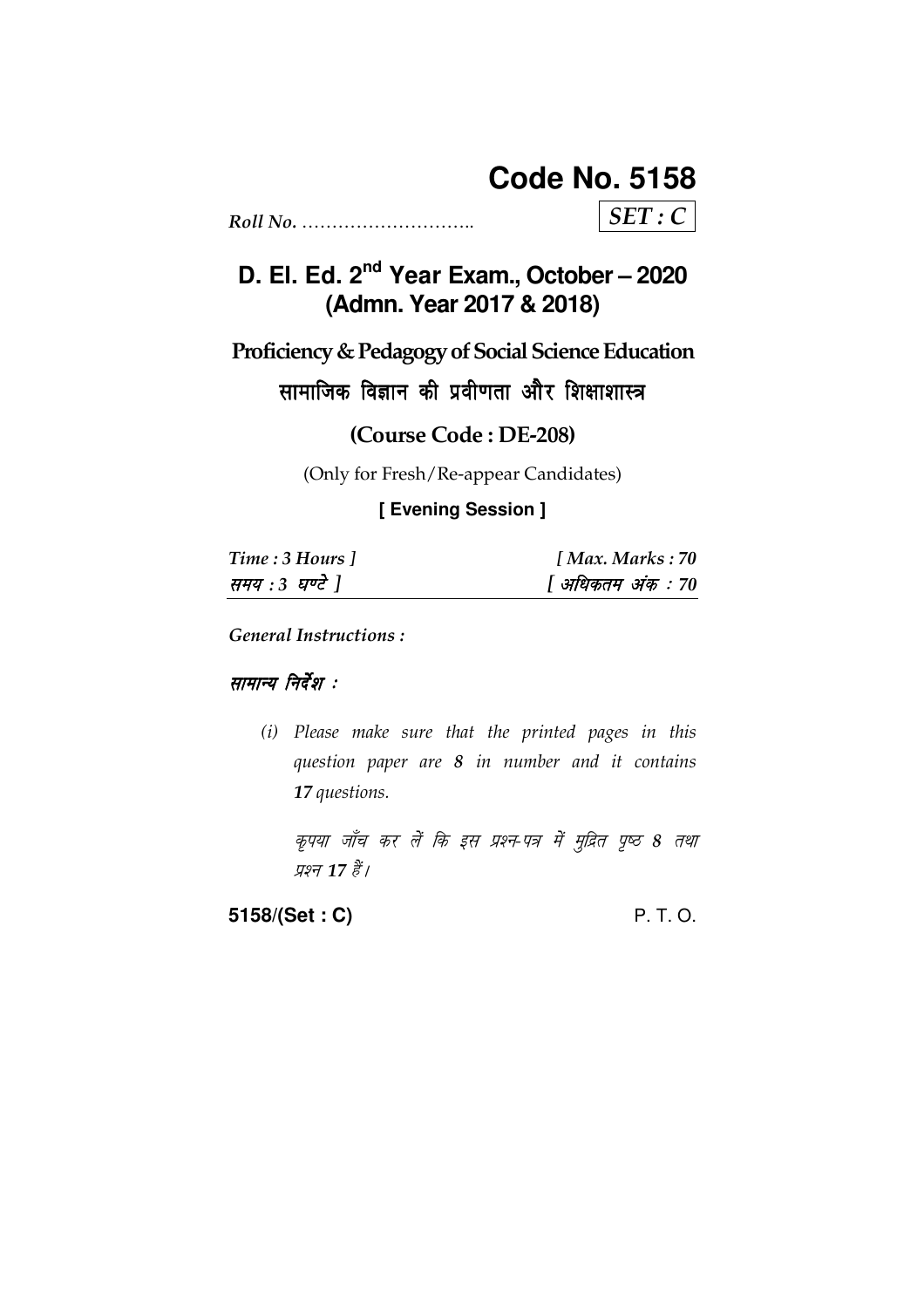(ii) The Code No. and Set on the right side of the question paper should be written by the candidate on the front page of the answer-book.

प्रश्न-पत्र में दाहिने हाथ की ओर दिये गये **कोड नम्बर** तथा **सेट** को छात्र उत्तर-पुस्तिका के मुख्य-पृष्ठ पर लिखें।

(iii) Before beginning to answer a question, its Serial Number must be written.

कृपया प्रश्न का उत्तर लिखना शुरू करने से पहले, प्रश्न का क्रमांक अवश्य लिखें।

(iv) Don't leave blank page/pages in your answer-book.

उत्तर-पुस्तिका के बीच में खाली पन्ना/पन्ने न छोड़ें।

(v) Except answer-book, no extra sheet will be given. Write to the point and do not strike the written answer.

उत्तर-पुस्तिका के अतिरिक्त कोई अन्य शीट नहीं मिलेगी। अतः आवश्यकतानुसार ही लिखें और लिखा उत्तर न काटें।

(vi) Candidates must write their Roll Number on the question paper.

परीक्षार्थी अपना रोल नं० प्रश्न-पत्र पर अवश्य लिखें।

5158/(Set: C)  $(2)$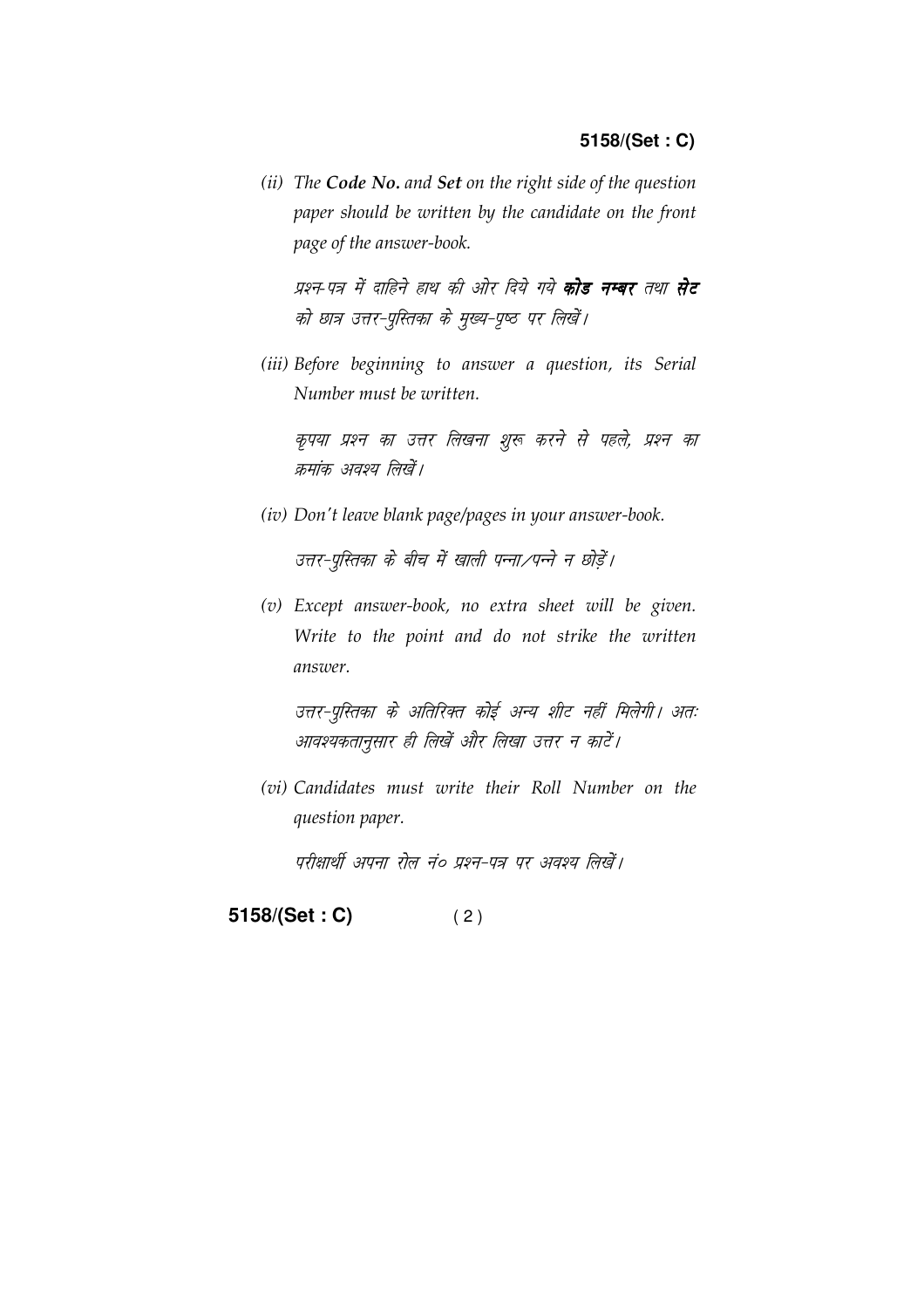(vii) Before answering the questions, ensure that you have been supplied the correct and complete question paper, no claim in this regard, will be entertained after examination.

कृपया प्रश्नों का उत्तर देने से पूर्व सुनिश्चित कर लें कि प्रश्न-पत्र पूर्ण व सही है, **परीक्षा के उपरान्त इस सम्बन्ध में कोई दावा** स्वीकार नहीं किया जायेगा।

(viii) All questions are compulsory.

सभी प्रश्न अनिवार्य हैं।

 $(ix)$  Answer the questions of Section - A in about 50 words each. Each question carries 2 marks.

खण्ड - अ के प्रत्येक प्रश्न का उत्तर लगभग 50 शब्दों में दीजिए। प्रत्येक प्रश्न के 2 अंक हैं।

 $(x)$  Answer the questions of **Section - B** in about 100 words each. Each question carries 5 marks.

खण्ड - ब के प्रत्येक प्रश्न का उत्तर लगभग 100 शब्दों में दीजिए। प्रत्येक प्रश्न के 5 अंक हैं।

 $(xi)$  Answer the questions of Section - C in about 200 words each. Each question carries 8 marks.

खण्ड - स के प्रत्येक प्रश्न का उत्तर लगभग 200 शब्दों में दीजिए। प्रत्येक प्रश्न के 8 अंक हैं।

**5158/(Set : C)** ( 3 ) P. T. O.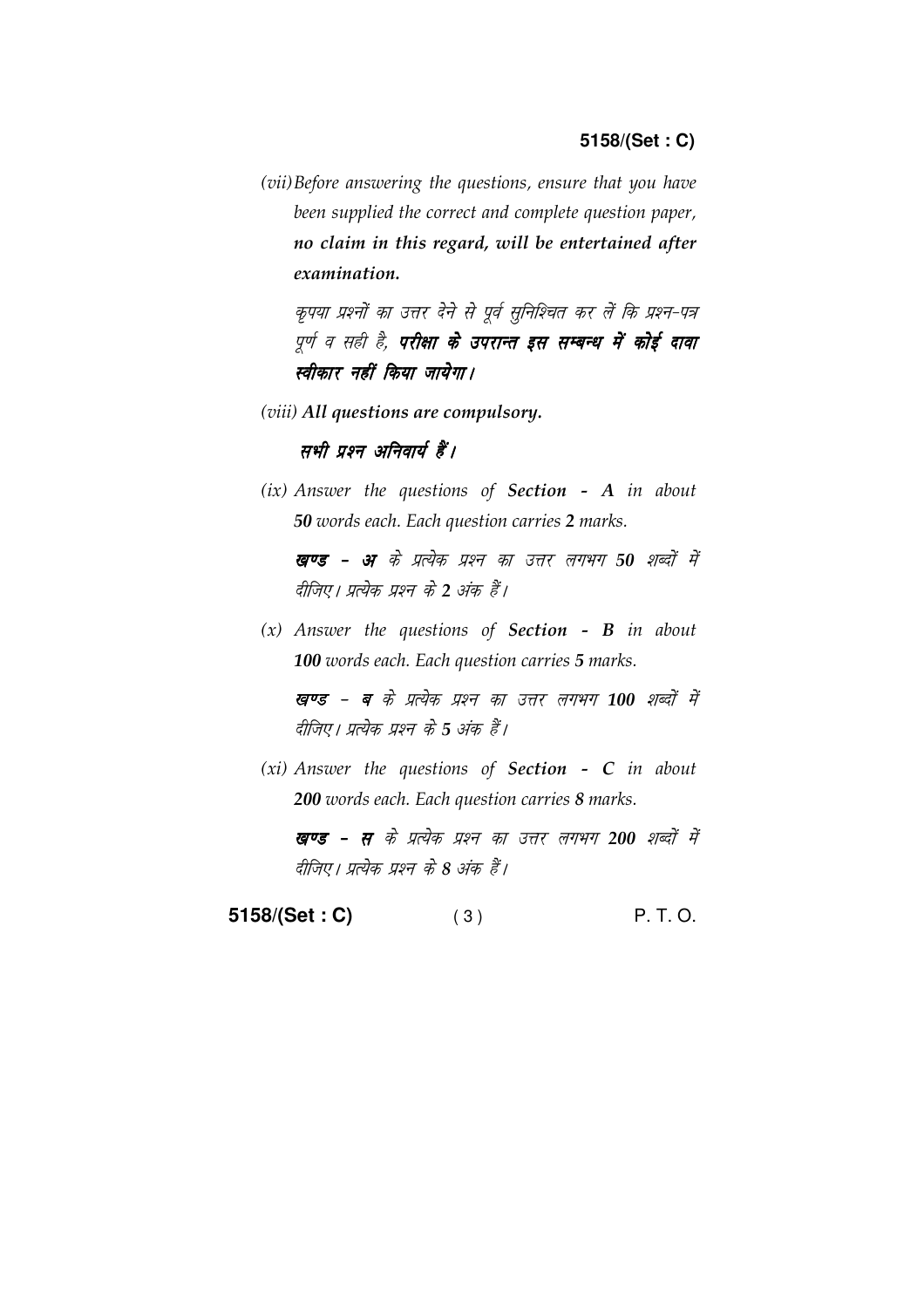### **SECTION – A**

## खण्ड - अ

| <b>1.</b> What do you mean by History?                           |                |
|------------------------------------------------------------------|----------------|
| इतिहास से आपका क्या अभिप्राय है ?                                |                |
| <b>2.</b> Two categories of people in every society. Explain.    | $\overline{2}$ |
| प्रत्येक समाज में लोगों के दो वर्ग हैं। व्याख्या करें।           |                |
| <b>3.</b> Describe the measures to be taken for gender equality. |                |
| लिंग समानता लाने के उपायों का वर्णन कीजिए।                       |                |

- **4.** Describe the characteristics of society. 2 समाज की विशेषताओं का वर्णन कीजिए।
- **5.** Describe the main features of social stratification. 2 सामाजिक स्तरीकरण की मुख्य विशेषताओं का वर्णन कीजिए।

**5158/(Set : C)** ( 4 )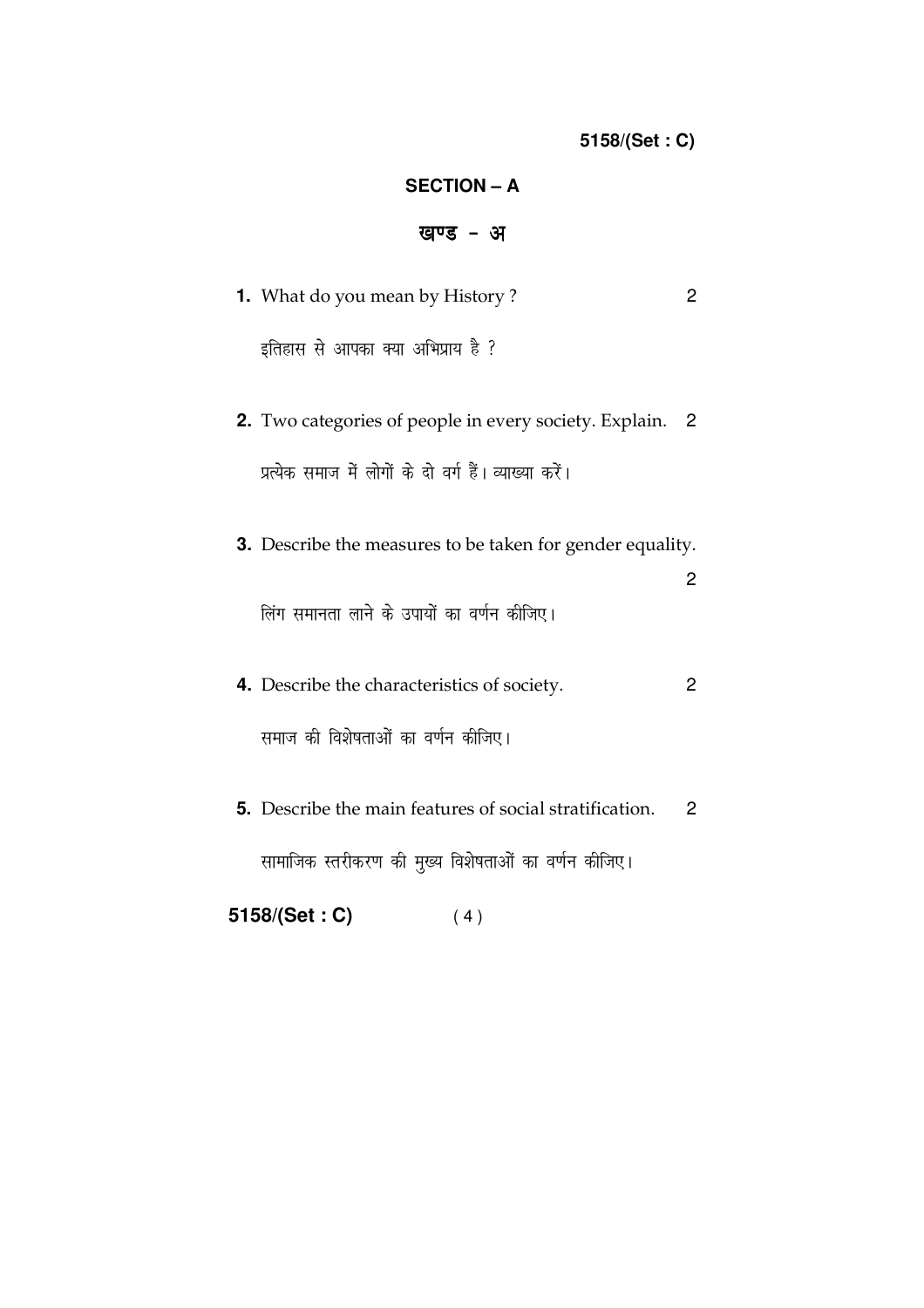6. Explain the factors affecting cognitive development. 2 संज्ञानात्मक विकास को प्रभावित करने वाले महत्त्वपूर्ण कारणों की व्याख्या कीजिए।

7. Describe the some definition of project method.  $\overline{2}$ योजना विधि की कूछ परिभाषाओं का वर्णन कीजिए।

#### **SECTION - B**

#### खण्ड - ब

8. Describe the scope of History. 5

इतिहास के स्रोत का वर्णन कीजिए।

9. Describe concentric approach to organize social studies/science. 5

सामाजिक अध्ययन ⁄विज्ञान के आयोजन हेतु संकेन्द्रित उपागम का वर्णन कीजिए।

5158/(Set: C) P. T. O.  $(5)$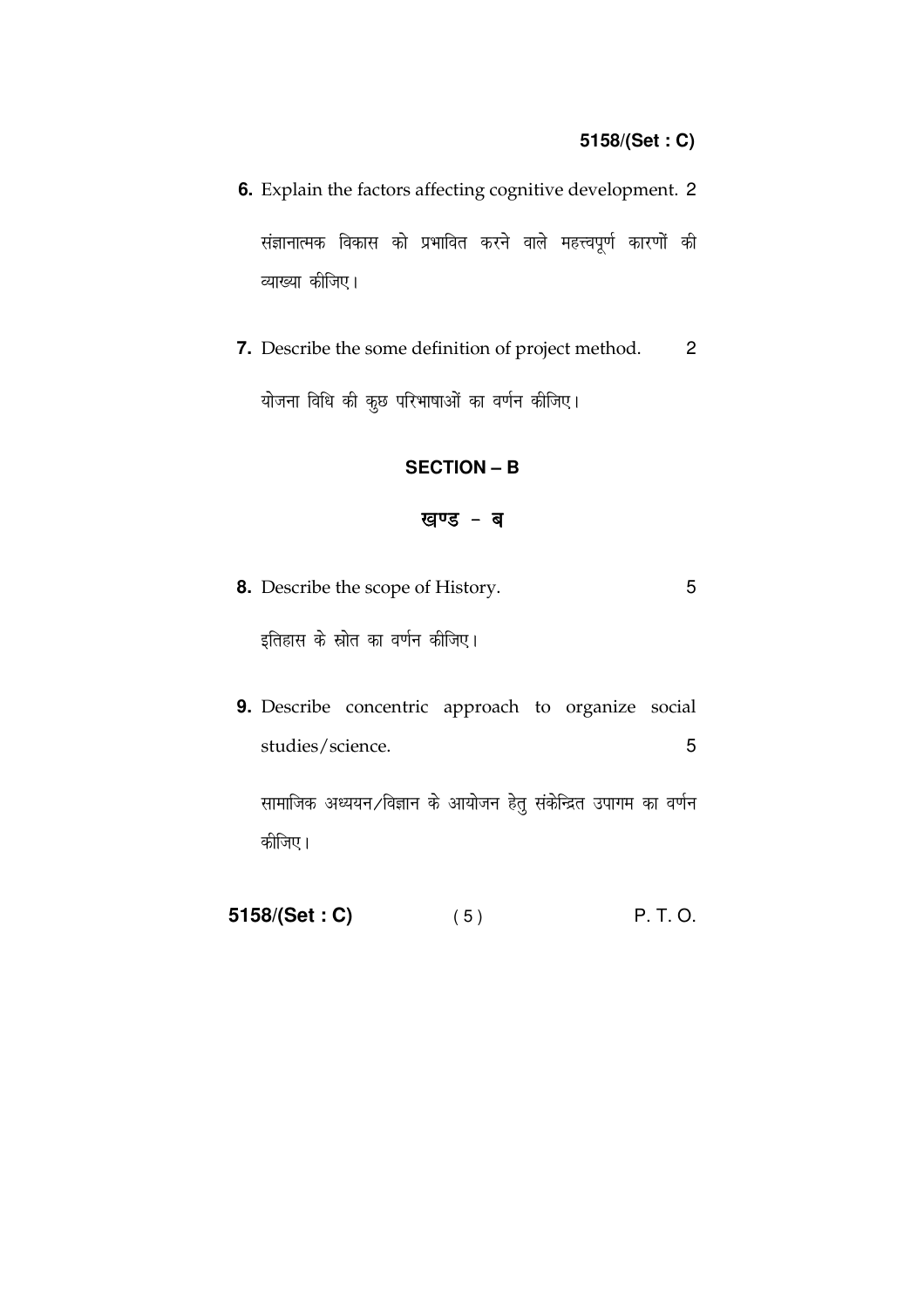- **10.** What do you know about gender and gender equality ? What are measures to be taken for gender equality. 5 लिंग तथा लिंग समानता से आप क्या समझते हैं ? लिंग समानता लाने के क्या उपाए हैं ?
- **11.** What is the impact of Indian Social Structure on Education ? Discuss. 5 हमारी भारतीय सामाजिक संरचना का शिक्षा पर क्या प्रभाव पड़ा है ? विवेचना कीजिए।
- **12.** How will prepare a case study of a child ? Explain with the help of example. 5 बालक के सम्बन्धित वैयक्तिक अध्ययन आप कैसे तैयार करेंगे ? उचित उदाहरण सहित समझाइए।
- **13.** Describe the preparation of sketch maps in brief. 5 मानचित्र बनाने की तैयारी का संक्षेप में वर्णन कीजिए।
- **5158/(Set : C)** ( 6 )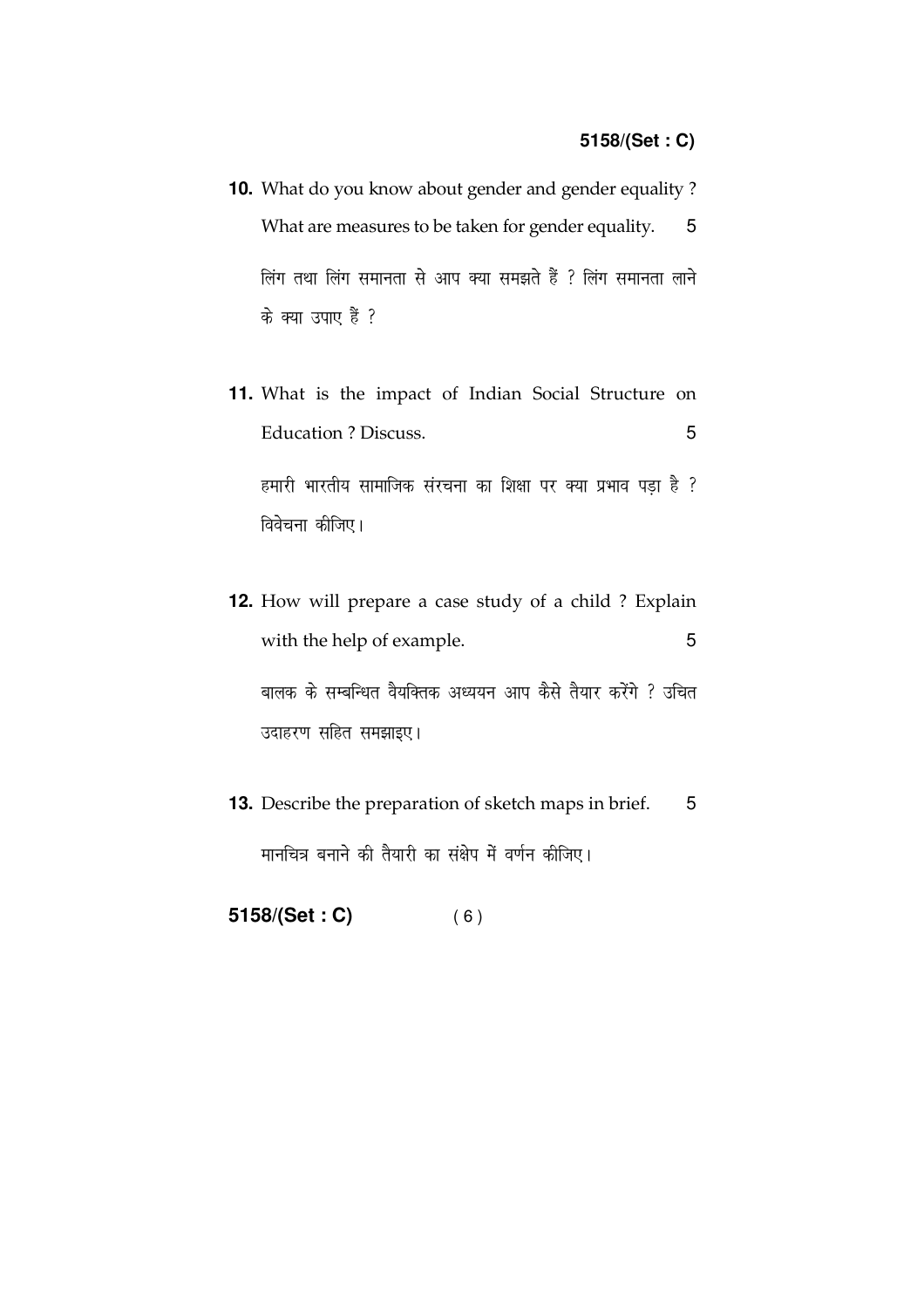| 14. Explain the utility of Graphs Aids for Social Science     |  |  |  |  |  |   |
|---------------------------------------------------------------|--|--|--|--|--|---|
| Teaching.                                                     |  |  |  |  |  | 5 |
| सामाजिक विज्ञान शिक्षण के लिए ग्राफ सहायक सामग्री की उपयोगिता |  |  |  |  |  |   |
| को स्पष्ट कीजिए।                                              |  |  |  |  |  |   |

15. What are the demerits of project method?  $5\phantom{.0}$ योजना विधि के क्या दोष हैं ?

### **SECTION - C**

## खण्ड - स

16. Describe *four* stages of cognitive development.  $\,8\,$ 

संज्ञानात्मक विकास की *चार* अवस्थाओं का वर्णन कीजिए।

#### OR

#### अथवा

Describe the classification of Audio-Visual Aids.

दृश्य-श्रव्य सामग्री के वर्गीकरण का वर्णन कीजिए।

P. T. O. 5158/(Set: C)  $(7)$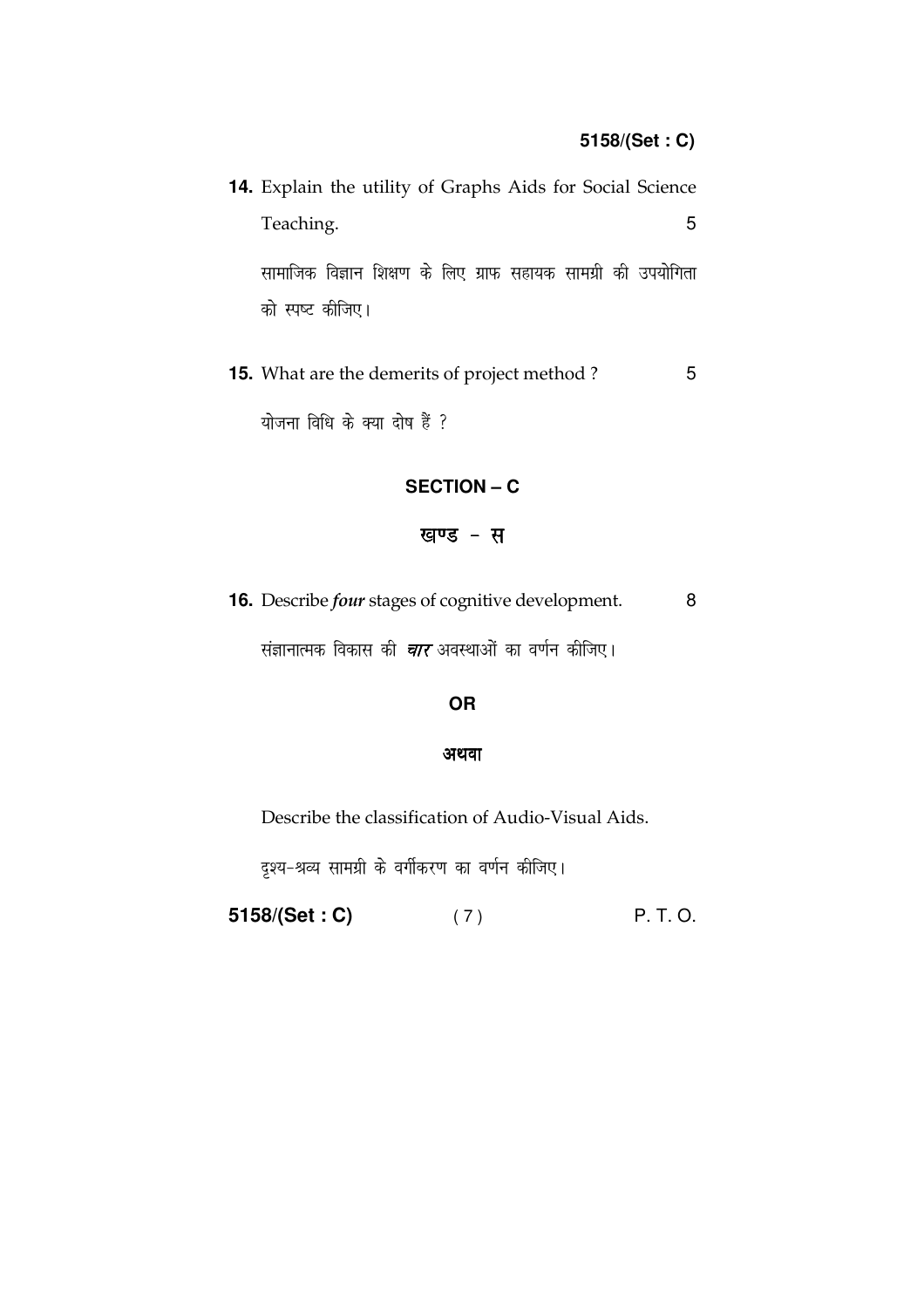|                             |   | <b>17.</b> How can the community resources be utilized in the |  |  |  |
|-----------------------------|---|---------------------------------------------------------------|--|--|--|
| teaching of Social Science? | R |                                                               |  |  |  |
|                             |   | सामाजिक अध्ययन शिक्षण में सामुदायिक साधनों का किस प्रकार      |  |  |  |
| उपयोग किया जाता है ?        |   |                                                               |  |  |  |

## OR

# अथवा

Describe the aims and objectives of Evaluation.

मूल्यांकन के लक्ष्य तथा उद्देश्यों का वर्णन कीजिए।

 $5158/(Set : C)$  (8)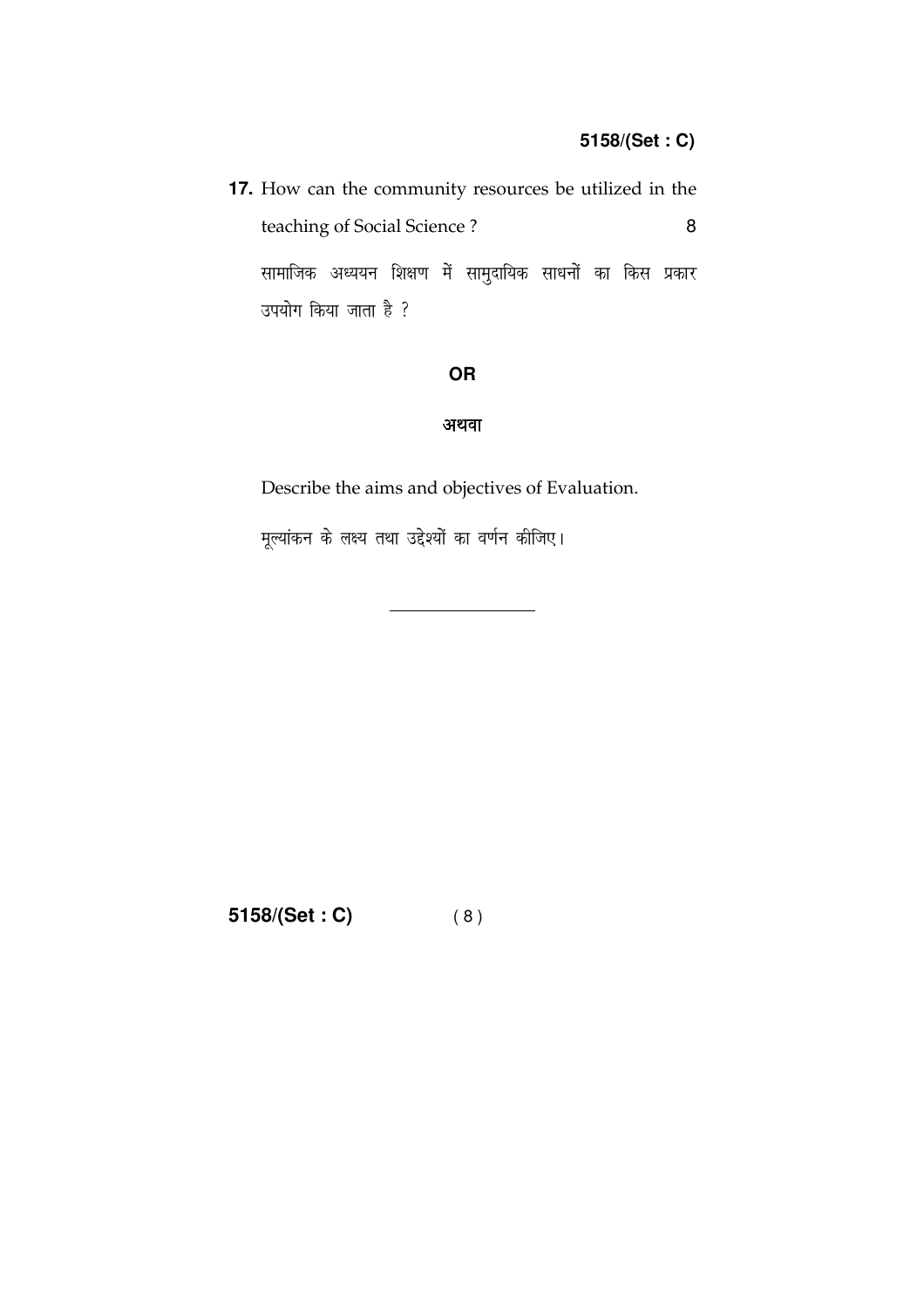# **Code No. 5158**

 $SET: D$ 

D. El. Ed. 2<sup>nd</sup> Year Exam., October - 2020 (Admn. Year 2017 & 2018)

Proficiency & Pedagogy of Social Science Education

सामाजिक विज्ञान की प्रवीणता और शिक्षाशास्त्र

(Course Code: DE-208)

(Only for Fresh/Re-appear Candidates)

[ Evening Session ]

| Time: 3 Hours 1 | [Max. Marks: 70   |
|-----------------|-------------------|
| समय : 3 घण्टे ] | [ अधिकतम अंक : 70 |

**General Instructions:** 

सामान्य निर्देश :

(i) Please make sure that the printed pages in this question paper are 8 in number and it contains 17 questions.

कृपया जाँच कर लें कि इस प्रश्न-पत्र में मुद्रित पृष्ठ 8 तथा प्रश्न 17 हैं।

5158/(Set: D)

P. T. O.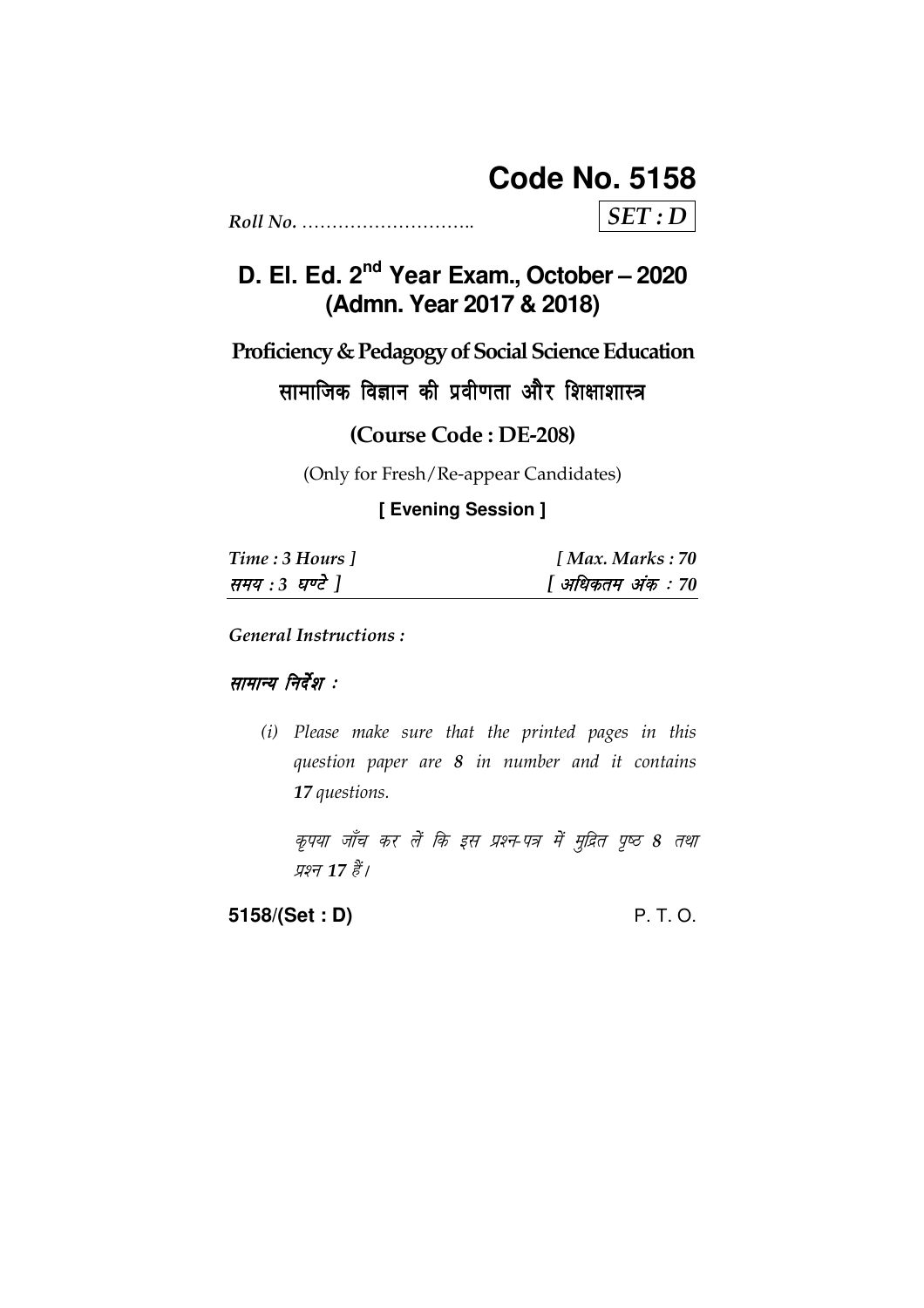(ii) The Code No. and Set on the right side of the question paper should be written by the candidate on the front page of the answer-book.

प्रश्न-पत्र में दाहिने हाथ की ओर दिये गये **कोड नम्बर** तथा **सेट** को छात्र उत्तर-पुस्तिका के मुख्य-पृष्ठ पर लिखें।

(iii) Before beginning to answer a question, its Serial Number must be written.

कृपया प्रश्न का उत्तर लिखना शुरू करने से पहले, प्रश्न का क्रमांक अवश्य लिखें।

(iv) Don't leave blank page/pages in your answer-book.

उत्तर-पुस्तिका के बीच में खाली पन्ना/पन्ने न छोड़ें।

(v) Except answer-book, no extra sheet will be given. Write to the point and do not strike the written answer.

उत्तर-पुस्तिका के अतिरिक्त कोई अन्य शीट नहीं मिलेगी। अतः आवश्यकतानुसार ही लिखें और लिखा उत्तर न काटें।

(vi) Candidates must write their Roll Number on the question paper.

परीक्षार्थी अपना रोल नं० प्रश्न-पत्र पर अवश्य लिखें।

5158/(Set: D)  $(2)$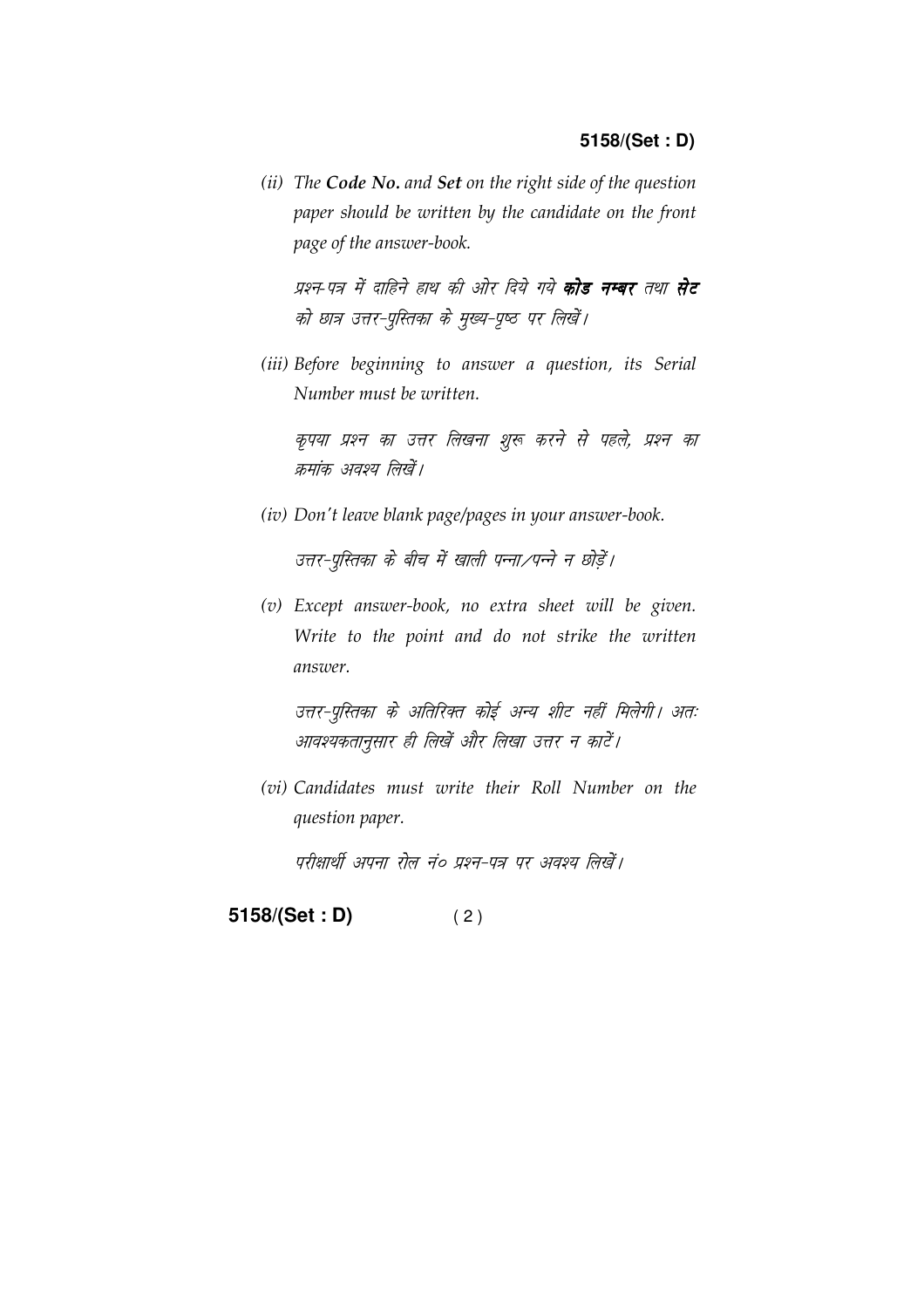(vii) Before answering the questions, ensure that you have been supplied the correct and complete question paper, no claim in this regard, will be entertained after examination.

कृपया प्रश्नों का उत्तर देने से पूर्व सुनिश्चित कर लें कि प्रश्न-पत्र पूर्ण व सही है, **परीक्षा के उपरान्त इस सम्बन्ध में कोई दावा** स्वीकार नहीं किया जायेगा।

(viii) All questions are compulsory.

सभी प्रश्न अनिवार्य हैं।

 $(ix)$  Answer the questions of Section - A in about 50 words each. Each question carries 2 marks.

खण्ड - अ के प्रत्येक प्रश्न का उत्तर लगभग 50 शब्दों में दीजिए। प्रत्येक प्रश्न के 2 अंक हैं।

 $(x)$  Answer the questions of **Section - B** in about 100 words each. Each question carries 5 marks.

खण्ड - ब के प्रत्येक प्रश्न का उत्तर लगभग 100 शब्दों में दीजिए। प्रत्येक प्रश्न के 5 अंक हैं।

 $(xi)$  Answer the questions of Section - C in about 200 words each. Each question carries 8 marks.

खण्ड - स के प्रत्येक प्रश्न का उत्तर लगभग 200 शब्दों में दीजिए। प्रत्येक प्रश्न के 8 अंक हैं।

**5158/(Set : D)** ( 3 ) P. T. O.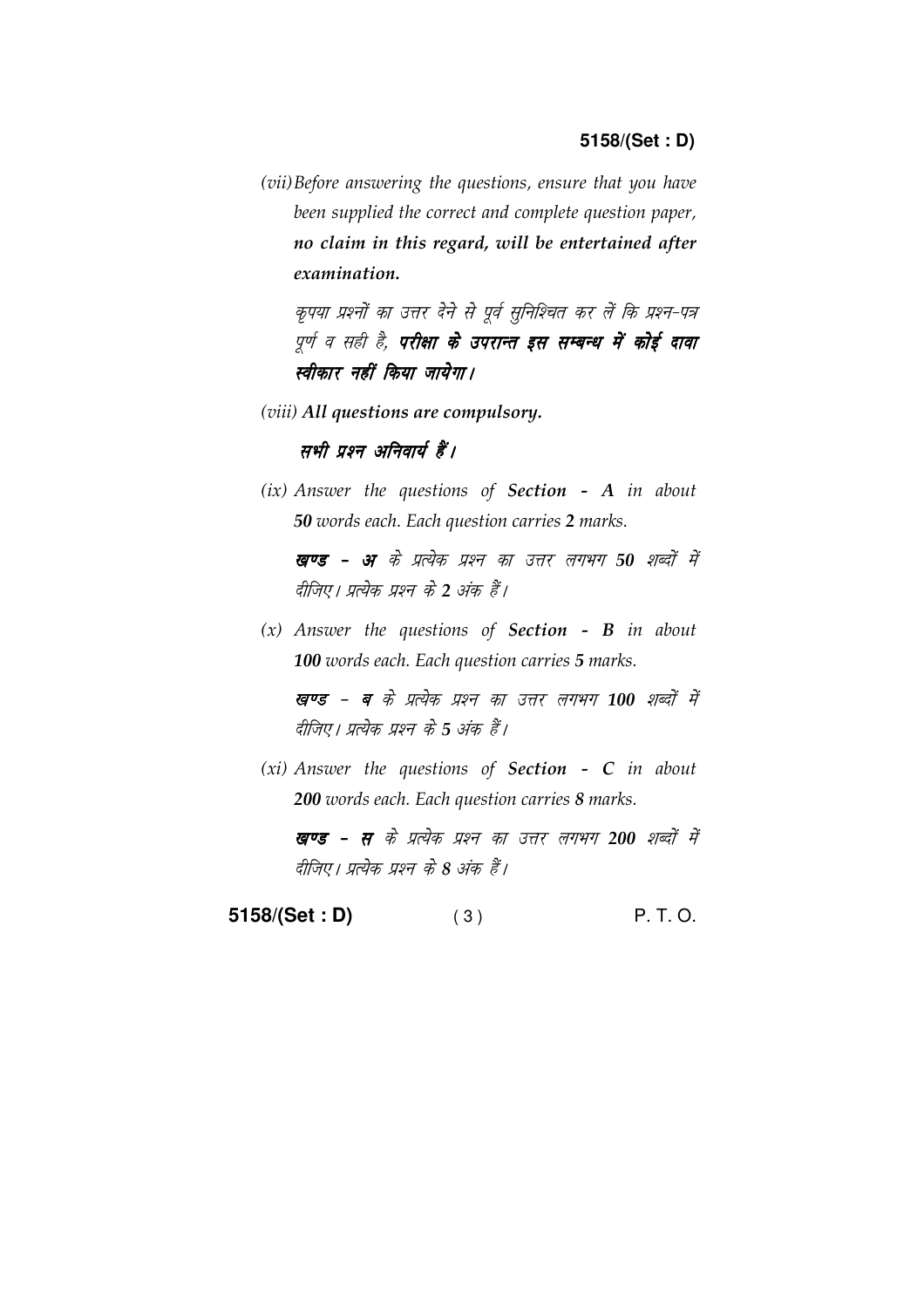# **SECTION – A**

# खण्ड - अ

| 1. Describe the educational functions of Social Science. 2                                  |                |
|---------------------------------------------------------------------------------------------|----------------|
| सामाजिक विज्ञान के शैक्षिक कार्यों का वर्णन कीजिए।                                          |                |
| <b>2.</b> Describe the Plurality of Elites.                                                 | 2              |
| विशिष्ट वर्ग की बहुलता का वर्णन कीजिए।                                                      |                |
| 3. Describe the different sources of Knowledge.<br>ज्ञान के विभिन्न स्रोतों का वर्णन कीजिए। | 2              |
| 4. What is meaning of social structure?                                                     | $\mathbf{2}$   |
| सामाजिक संरचना या स्वरूप का क्या अर्थ है ?                                                  |                |
| <b>5.</b> Describe the external characteristics of Primary<br>Group.                        | $\overline{2}$ |
| प्राथमिक समूह की बाहरी विशेषताओं का वर्णन कीजिए।                                            |                |

**5158/(Set : D)** ( 4 )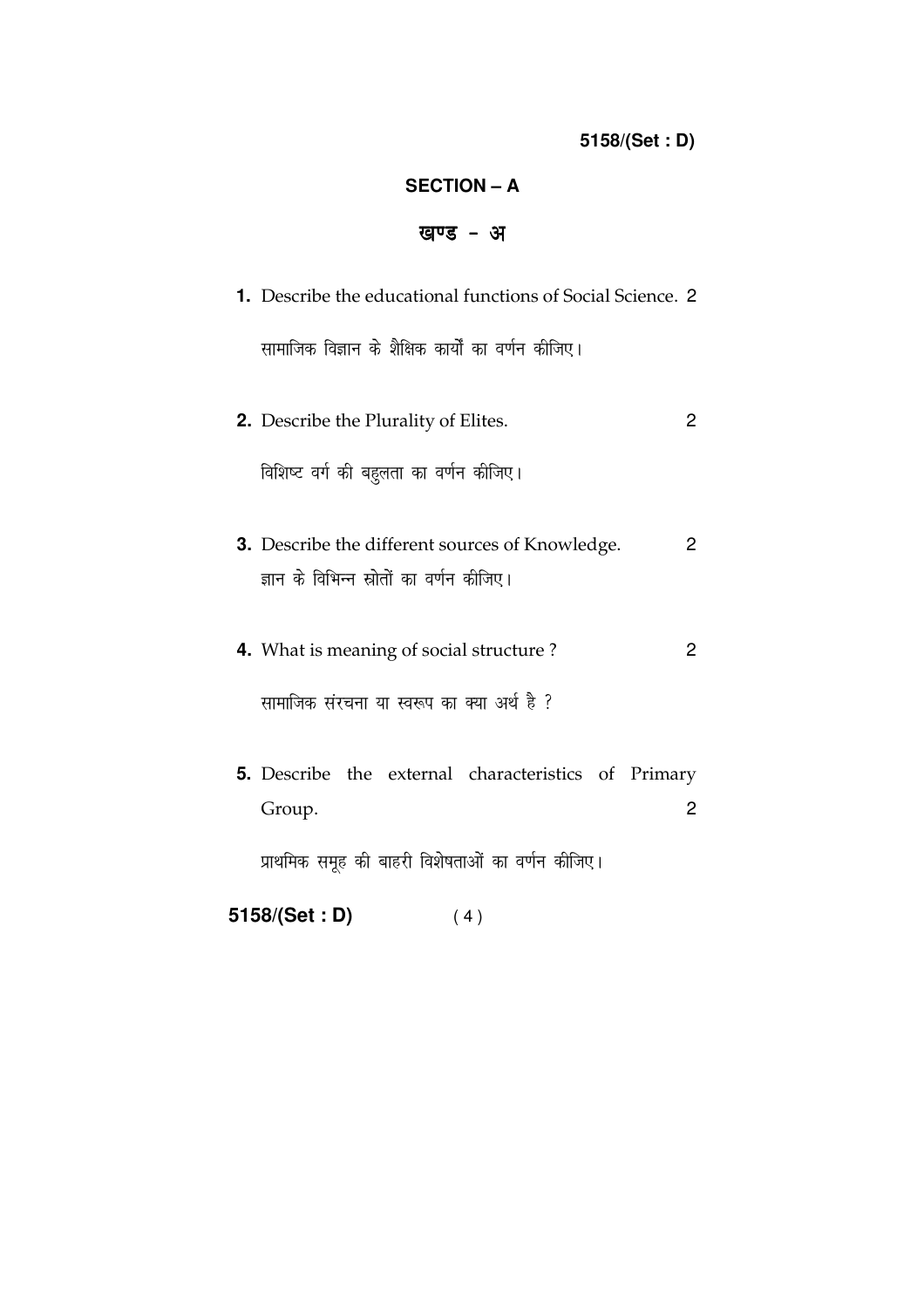| $\overline{2}$<br><b>6.</b> Describe the limitation of case study method. |  |  |  |  |  |  |  |  |
|---------------------------------------------------------------------------|--|--|--|--|--|--|--|--|
| व्यक्तिवृत अध्ययन विधि की सीमाएँ या कमियों का वर्णन कीजिए।                |  |  |  |  |  |  |  |  |
| <b>7.</b> Explain the classification of project according to              |  |  |  |  |  |  |  |  |
| Kilpatrick.                                                               |  |  |  |  |  |  |  |  |

किलपैट्रिक द्वारा प्रोजेक्टों के वर्गीकरण की व्याख्या कीजिए।

#### **SECTION - B**

## खण्ड - ब

- 8. Explain the need and importance of Civics.  $5\phantom{.0}$ नागरिकशास्त्र की आवश्यकता एवं महत्त्व की व्याख्या कीजिए।
- 9. Explain the methodology and techniques of Geography.  $5\phantom{.0}$

भूगोल की पद्धतियों एवं तकनीक की व्याख्या कीजिए।

5158/(Set : D) (5) P. T. O.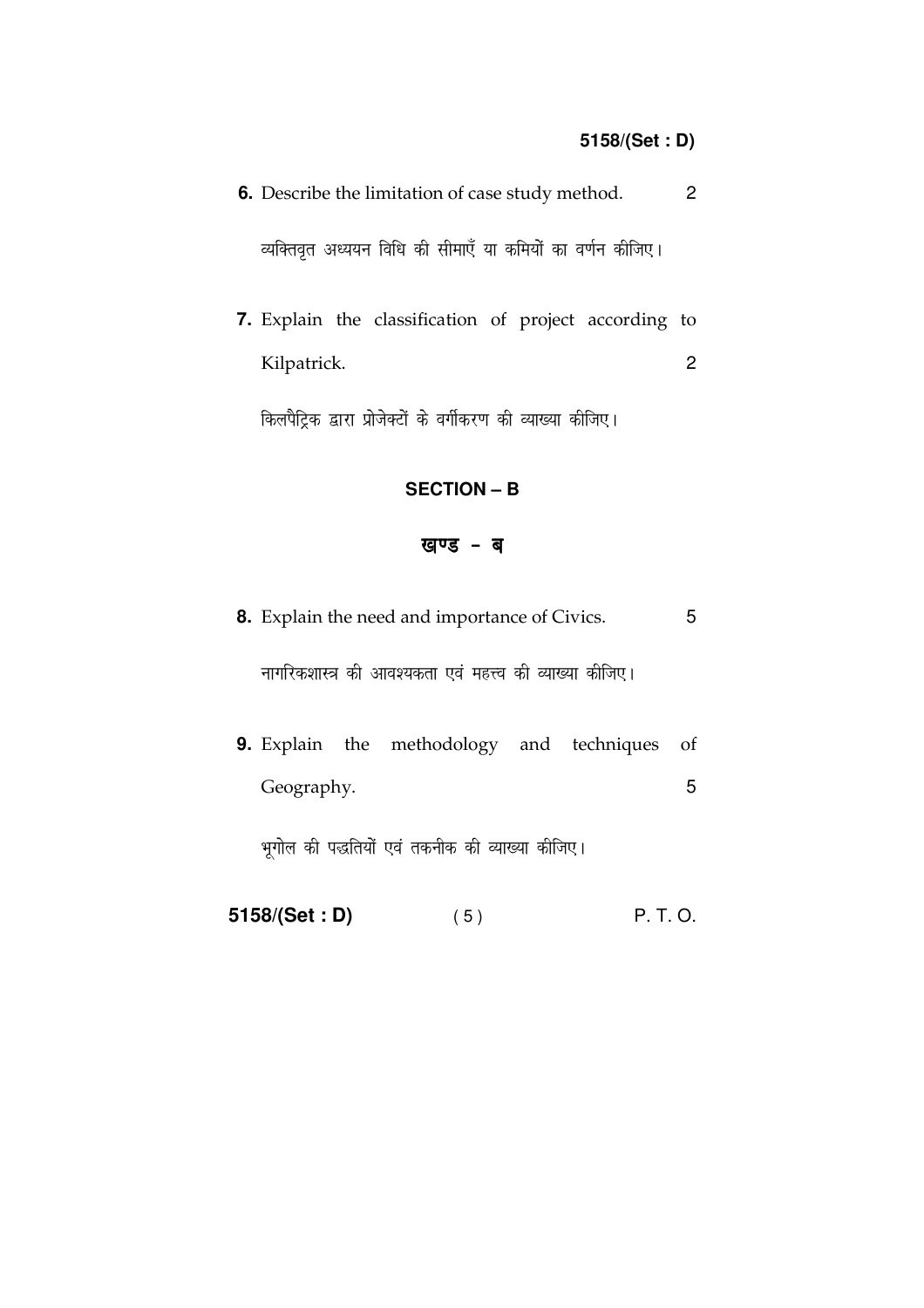|        |  |  |  |  | <b>10.</b> What is diversity? Describe the form of diversity in |    |
|--------|--|--|--|--|-----------------------------------------------------------------|----|
| India. |  |  |  |  |                                                                 | h. |
|        |  |  |  |  | विविधता क्या है ? भारत में विविधता के रूपों का वर्णन कीजिए।     |    |

- **11.** Clarify the meaning of social stratification. Elaborate the main characteristics and need of social stratification. 5 सामाजिक स्तरीकरण से आपका क्या अभिप्राय है ? इसकी प्रमुख विशेषताओं तथा आवश्यकताओं का उल्लेख कीजिए।
- **12.** Describe the different types of teaching-learning material for social science including community and local sources. 5

सामुदायिक तथा स्थानीय साधनों सहित सामाजिक विज्ञान के लिए विभिन्न प्रकार की शिक्षण अधिगम सामग्री का वर्णन कीजिए।

**13.** What do you understand by Globe ? 5

 $\overline{x}$ ग्लोब से आप क्या समझते हैं ?

**5158/(Set : D)** ( 6 )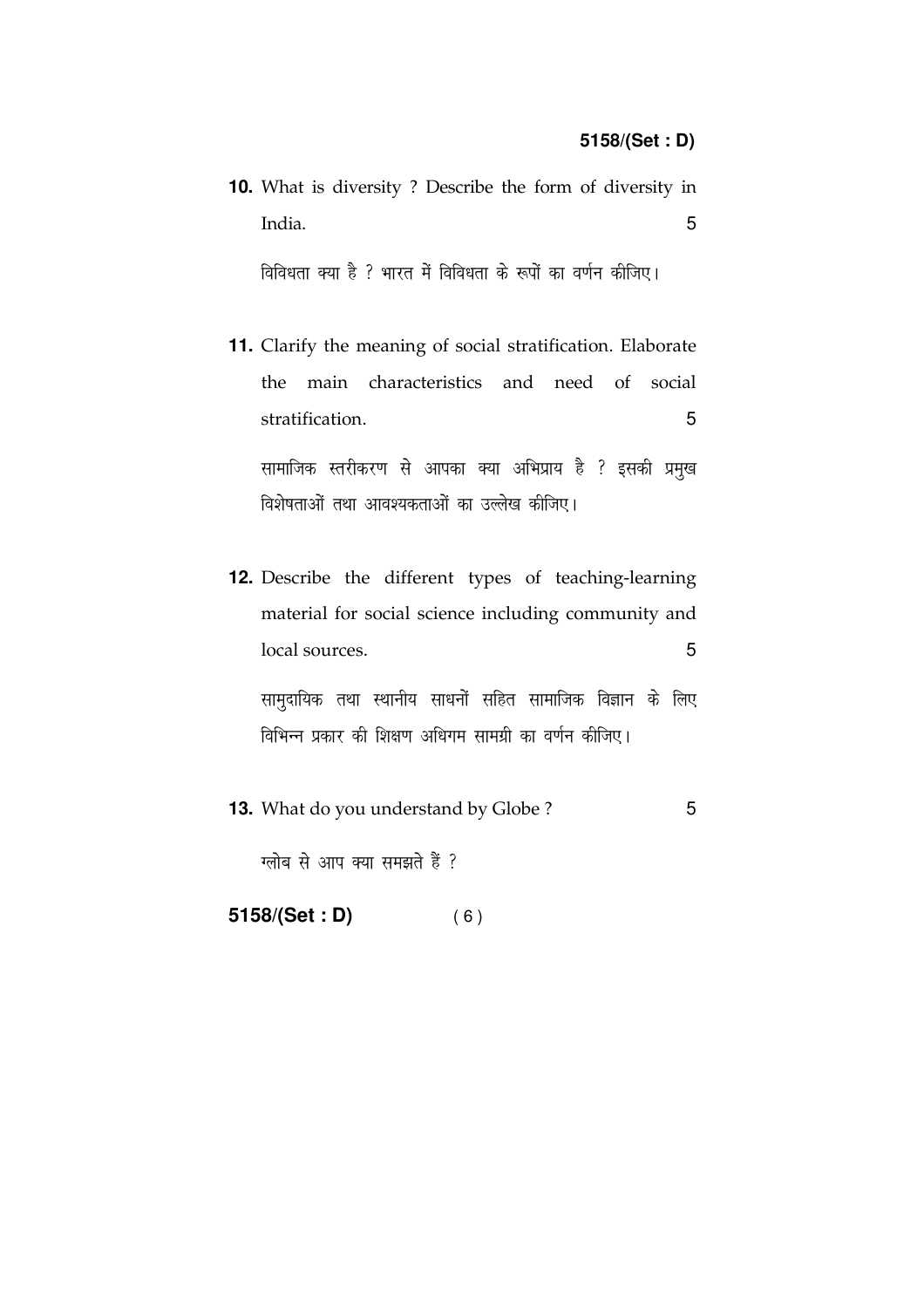14. Explain the utility of Cartoons Aids for social science teaching.

5

सामाजिक विज्ञान शिक्षण के लिए कार्टून या व्यंग्य चित्र सहायक सामग्री की उपयोगिता को स्पष्ट कीजिए।

5 15. Write a short note on comparative method. तुलनात्मक विधि पर एक संक्षिप्त टिप्पणी लिखिए।

### **SECTION - C**

#### खण्ड - स

16. Describe the educational utility of models. 8

मॉडलों की शैक्षिक उपयोगिता का वर्णन कीजिए।

#### **OR**

#### अथवा

Describe the essential characteristics of good picture.

एक अच्छे चित्र के आवश्यक गुणों का वर्णन कीजिए।

5158/(Set: D) P. T. O.  $(7)$